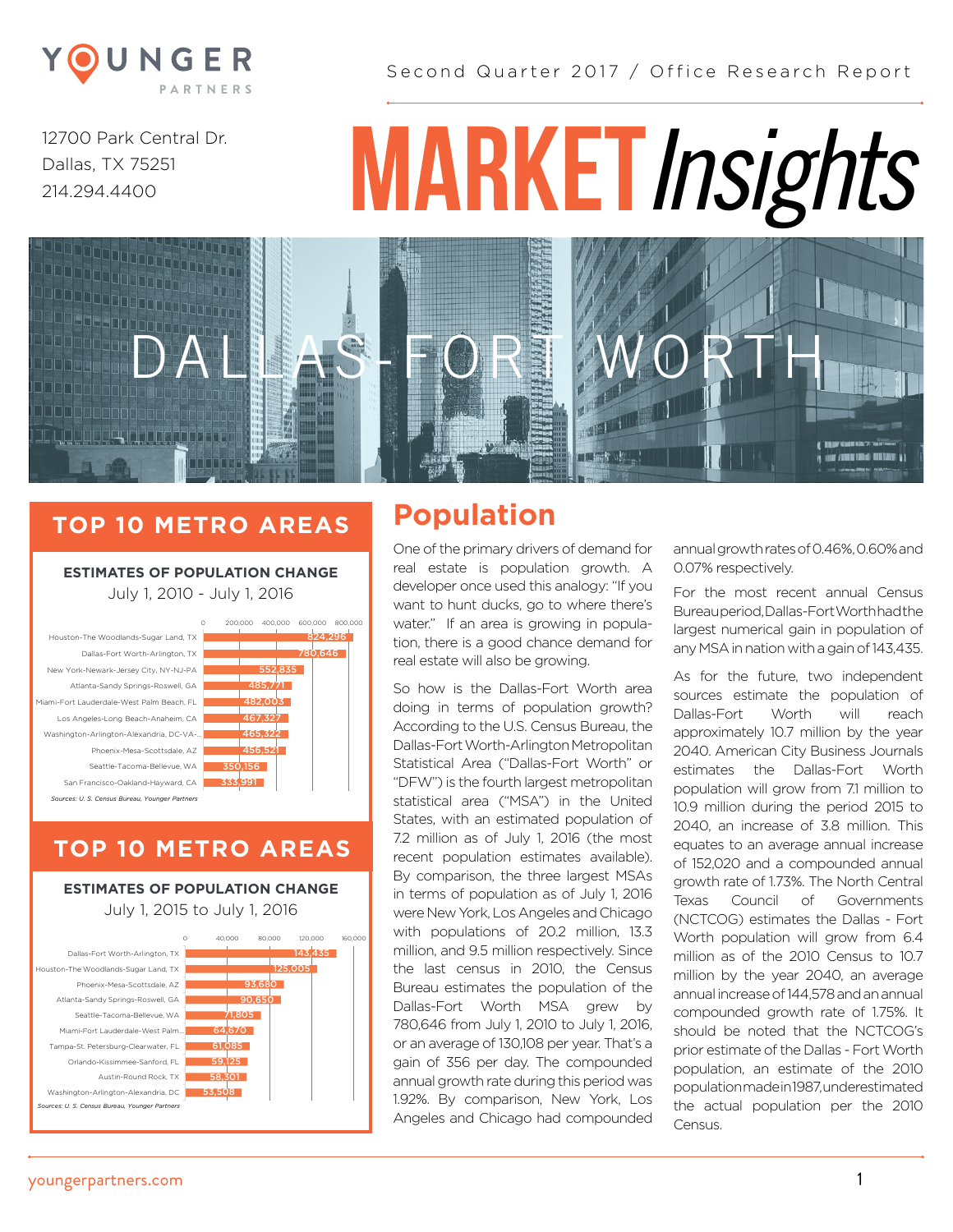# **MARKET***Insights*



## **EMPLOYMENT BY INDUSTRY SECTOR Employment**

 $\mathbb{E}_{\mathbf{z}}$  . In the Industry Sector Sector Sector Sector Sector Sector Sector

#### Dallas-Fort Worth-Arlington **DALLAS-FORT WORTH - ARLINGTON**  $\sum_{i=1}^{n}$ AS OF MAY 31, 2017



#### **METROPOLITAN AREAS WITH LARGEST NUMERICAL EMPLOYMENT GROWTH1**



### *Source: Bureau of Labor Statistics, Younger Partners* Dallas-Fort Worth-Arlington MSA **ECONOMIC GROWTH1**

Employment Growth 1

*<sup>1</sup> Total non-farm employment in Metropolitan Statistical Areas*



For office space demand, employment – especially employment in the "officeusing" industry sectors – is a key driver.

According to the Bureau of Labor Statistics, Dallas-Fort Worth was the fourth largest employment market in the nation with total non-farm employment of 3.6 million as of May 2017. Of this total, 27.1% or 973,300 jobs were in the office-using sectors of

Professional and BusinessServices, Financial Activities, and Information.

Over the last ten years, Dallas-Fort Worth had the

second largest numerical increase in employment in the nation, an increase 613,300. While it was second in numerical growth, in percentage terms it grew at a compounded annual growth rate of 1.9% during the period. By comparison, the three largest employment markets, New York, Los Angeles and Chicago, grew at compounded annual growth rates of 0.9%, 0.5% and 0.3% respectively over the same period.

Employment growth in Dallas-Fort Worth – both total non-farm and office using – has been fairly consistent since 2010. For the last fiscal year ending May 31, 2017 (the most recent information available from the Bureau of Labor Statistics), Dallas-Fort Worth's total nonfarm employment grew by 115,800 or 3.3%, which was the second largest numerical increase in the nation (the New York MSA led the nation with a

**OVER THE LAST TEN YEARS, DFW HAD THE 2ND LARGEST NUMERICAL INCREASE IN EMPLOYMENT IN THE NATION.**

gain of 151,500 jobs or 1.6%, 102,000 of which occurred in May of 2017). Dallas-Fort Worth's most recent annual gain in total non-farm

employment exceeded that of the prior fiscal year, which had a gain of 105,300 or 3.1%. Total office-using employment grew by 40,600 or 4.3% during the past fiscal year, up from the 31,100 or 3.4% gain achieved in the prior fiscal year. While the office-using sectors represented 27.1% of all non-farm employment as of May 31, 2017, it captured 35.1% of all non-farm employment growth in the last fiscal year.

#### **EMPLOYMENT GROWTH BY INDUSTRY SECTOR** For the 12 Months Ending May 31, 2017



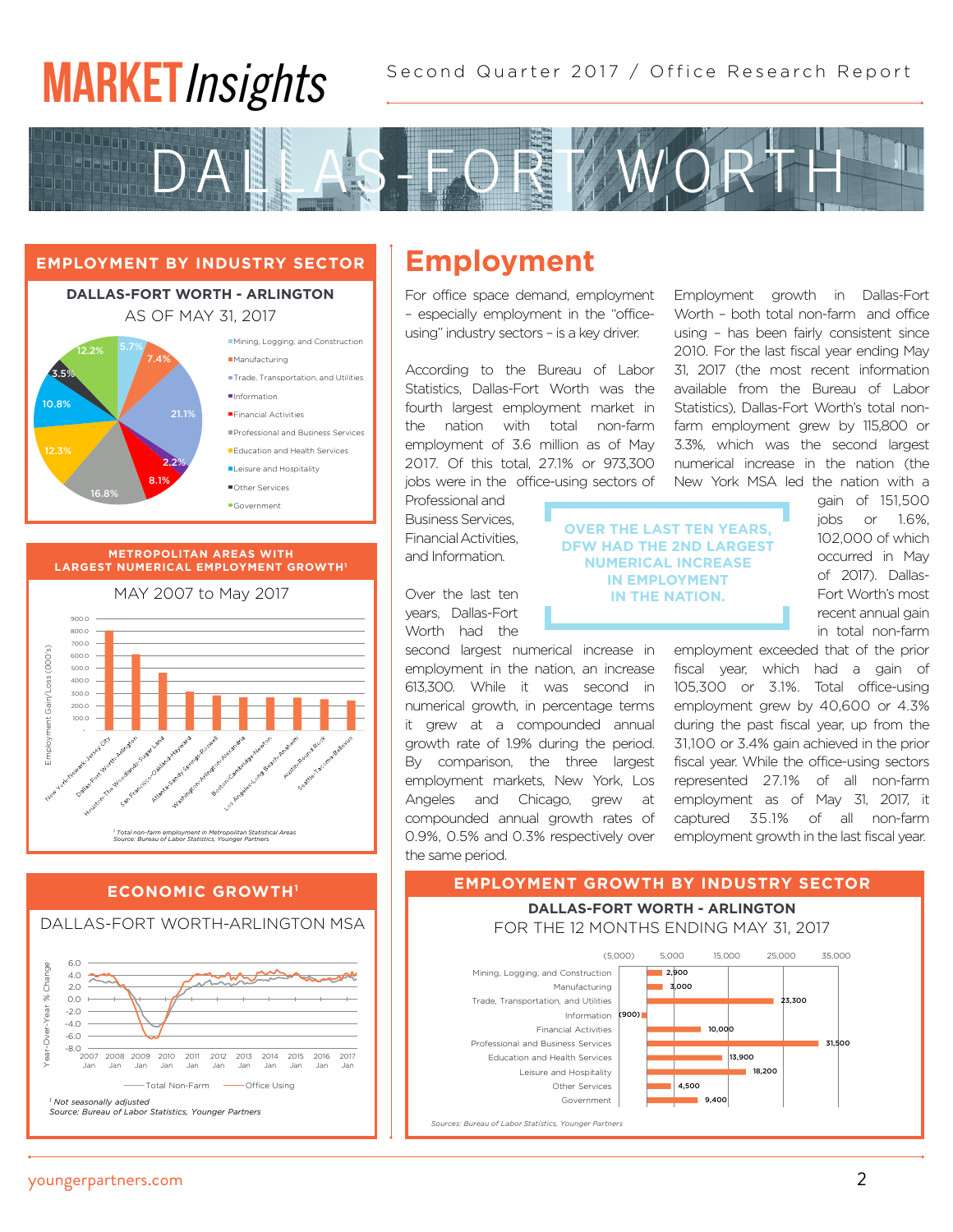#### $\overline{\phantom{a}}$ Education and Health Services Leks In **MARKET***Insights*

Second Quarter 2017 / Office Research Report  $2.9118$ 



## **UNEMPLOYMENT RATES**



#### CONALLY AD JUST

# **Unemployment Trends**

Unemployment rates for Dallas-Fort Worth, Texas, and the United States were 8.5%, 8.4%, and 10.0% respectively on October 31, 2009. Unemployment rates in Dallas-Fort Worth fell to a low of 3.8% in July of 2016 and started trending upwards thereafter, reaching 4.3% in March of 2017. However, rates fell in both April and May of this year to 4.2% and 4.0% respectively. Texas reached a low of 4.4% in August of 2015, rose to 5.0% in April of 2017, but fell 20 basis points to 4.8% in May of 2017. The unemployment rates for Dallas-Fort Worth, Texas, and the United States of 4.0%, 4.8%, and 4.3% respectively as of May 31, 2017 are considered near full-employment. Employer demand for labor is expected to continue at healthy rates, but the reduced labor pool will create some headwinds for future employment growth.

## **Employment and GDP**

Growth in employment and gross domestic product (GDP) is highly correlated. From 2003 through 2015 (the most recent GDP data for DFW from the Bureau of Economic Analysis), annual growth rates in real GDP and total nonfarm employment in DFW had a correlation coefficient of 0.928. The coefficient for perfect positive correlation is 1.0; zero (0) has absolutely no correlation; and negative one (-1.0) has perfect negative correlation, where

one moves exactly opposite of the other. Nationally, real GDP grew 1.62% in 2016. According to the minutes of the most recent meeting of the Federal Open

Market Committee, held June 13-14,2017, the Federal Reserve projects real GDP will grow 2.2% in 2017 and 2.1% in 2018. If these projections prove to be accurate, and provided sufficient qualified labor is available, DFW employment growth in 2017 and 2018 should exceed that of 2016.



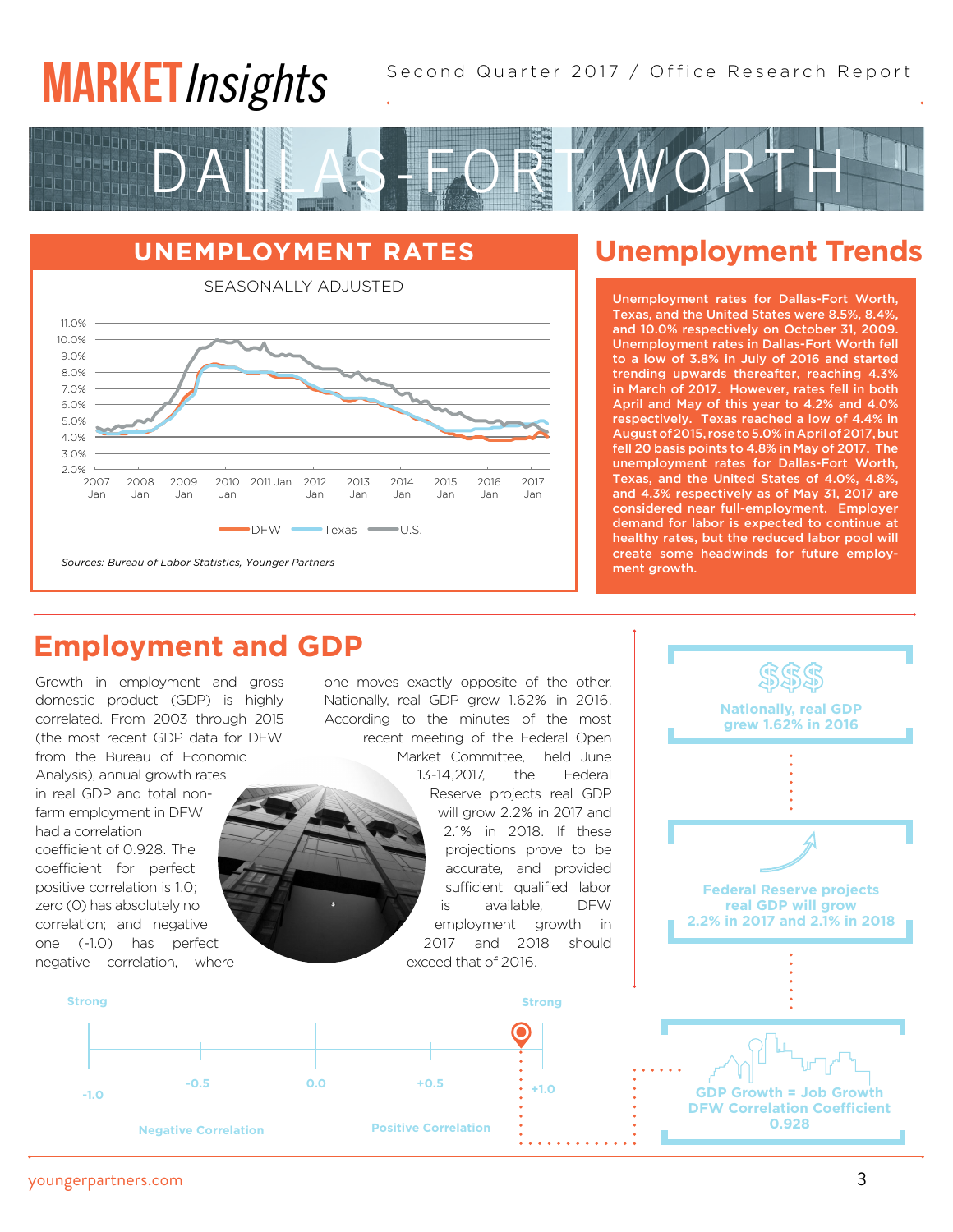# **MARKET***Insights*



# **Office Market Conditions**







# **Demand and Supply**

Office space demand in Dallas-Fort Worth continued at a healthy clip with 832,191 square feet of net absorption recorded in the second quarter of 2017, 80% of which occurred in the Far North Dallas submarket, the largest submarket in Dallas-Fort Worth. While net absorption this quarter was down from the 1,345,919 square feet achieved in the prior quarter, net absorption for the twelve months ending June 30, 2017 was 4,301,755, significantly greater than the 2,629,657 square feet achieved in the

prior fiscal year. Of the total 832,191 square feet of net absorption recorded in the second quarter, 383,328 square feet or 46% occurred in class A space, 435,405

square feet or 52% was in class B space, and 13,458 square feet or 2% was in class C space. Of the total 10.6 million square feet of net absorption recorded since 2014, 73% has been in class A space, 25% in class B space and 2.1% in class C space. Several large corporate occupancies are set to take place in the fourth quarter, including 1.7 million square feet by Toyota Motor North America at its new headquarters, 1.4 million square feet by JP Morgan Chase, and 1.1 million by Liberty Mutual, all of which are located in the Far North Dallas submarket.

On the supply side, Dallas-Fort Worth saw 1,107,228 square feet of new space delivered to the market in the second quarter of 2017, down from the 2,024,870 square feet delivered in the prior quarter. Toyota Motor North America took 400,000 square feet at its new headquarters in the Far North Dallas submarket and D. R. Horton took 200,000 square feet in a building located in the Mid-Cities submarket. The remaining 507,228 square feet delivered this quarter was 34.5% leased. For the

**80% of net absorption occurred in Far North Dallas**

fiscal year ending June 30, 2017, a total of 5,140,323 square feet was delivered to the market, down from 5,649,034 square feet delivered in the prior fiscal year. Since 2014,

deliveries have outpaced net absorption by 3,582,189 square feet, which has led to falling overall occupancies. As of June 30, 2017, there was 10,289,380 square feet of office space under construction in Dallas-Fort Worth, which was 65% leased. Of this total, 5.87 million square feet was in the Far North Dallas submarket; however, 4.2 million of that was preleased by Toyota, JP Morgan and Liberty Mutual. Excluding the Toyota, JP Morgan and Liberty Mutual space, the remaining 6,089,380 square feet under construction in DFW was 39% leased leaving 3.7 million square feet of unleased space.

**Since 2014, deliveries have outpaced net absorption by 3,582,189 square feet, which has led to falling overall occupancies.**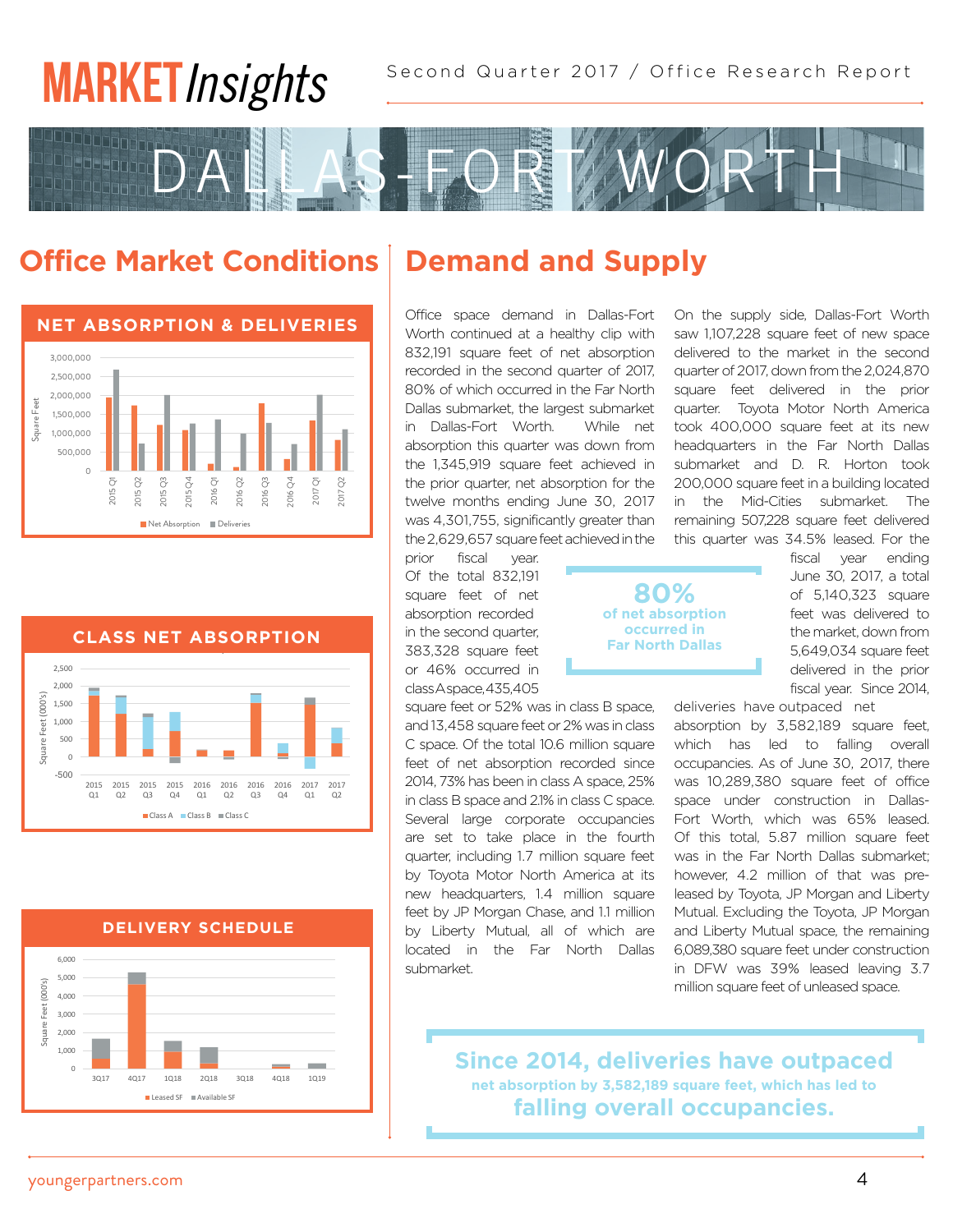# Second Quarter 2017 / Office Research Report **MARKET***Insights*



#### **Occupancy Trends** Leased SF Available SF





The overall occupancy level in Dallas-Fort Worth declined 10 basis points to 84.2% during the second quarter. The current quarter's occupancy rate is the same as it was a year ago. Despite the excess supply of space delivered since 2014, occupancy rates have only fallen modestly given the large amount of total space inventory in the Dallas-Fort Worth market, which stood at 292 million at the end of the second quarter. Class A occupancy rates dropped 10 basis points to 82.7% during the quarter, class B rose 10 basis points to 85.1% and class C remained unchanged at 90.5%. Compared to a year ago, class A occupancy was unchanged, class B fell 10 basis points and class C rose 90 basis points from 89.6% to 90.5%. Overall occupancy rates are expected to continue declining modestly during the next several quarters given the amount of new space scheduled to be delivered.

**Overall occupancy rates are expected to continue declining for the next several quarters**

# **Rental Rate Trends**



\$32.00 \$32.00  $\frac{1}{2}$  $\degree$  $\degree$  $\frac{4}{3}$  $\overline{O}$  $\tilde{\circ}$  $\degree$  $\overline{c}$  $\ddot{\zeta}$  $\frac{1}{2}$ **.**<br>Sir **CLASS RENTAL RATES CLASS RENTAL RATES CLASS RENTAL RATES**  $\begin{array}{ccccc} \sim & \sim & \sim & \sim & \sim & \sim \end{array}$ \$12.00 \$17.00 \$22.00 \$27.00 2015 Q1 2015 Q2 2015 2015 Q4 2016 Q1 2016 Q2 2016 2016 Q4 2017 Q1 2017 Q2 \$/SF/Year  $\overline{C}$ lass A  $\overline{C}$  Class B  $\overline{C}$  Class C

**Year-over year increases in rental rates reached a peak in the first quarter of 2016.**

The overall annual asking rental rate in Dallas-Fort Worth, on a full-service or gross basis, rose \$0.07 or 0.3% during the second quarter to \$24.78 per square foot. This was the smallest quarterly increase since the fourth quarter of 2012. During the past year it rose from \$23.87 per square foot, an increase of \$0.91 per square foot or 3.8%. In the prior fiscal year ending June 30, 2016, the rental rate increased from \$22.16 per square foot to \$23.87, an increase of \$1.71 or 7.7%. Year-over-year increases in rental rates reached a peak in the first quarter of 2016 when it posted an increase of \$1.86 per square foot or 8.5%. Since that time, year-over-year increases have fallen each quarter to the current rate of 3.8%. The Dallas-Fort Worth market has now had nineteen (19) consecutive quarterly increases in the overall asking rental rate. Since a low of \$18.99 per square foot in the third quarter of 2011, overall asking rental rates have increased at an annual compounded growth rate of 4.66%. Don't be surprised if the overall asking rental rate falls in the next quarter or two.

Over the past quarter, class A annual rental rates fell \$0.04 or 0.1% to \$28.02 per square foot. class B rates rose \$0.11 or 0.5% to \$20.39, and class C rates rose \$0.12 or 0.7% to \$17.77. Over

the past twelve months, class A asking rates increased \$0.50 or 1.8%, class B increased \$1.11 or 5.8%, and class C increased \$2.20 or 14.1%. From a low in the third quarter of 2011 through the end of the second quarter of 2017, class A asking rental rates increased at an annual compounded rate of 4.3%, class B rates increased 3.82%, and class C increased 5.35%. Since the third quarter of 2011, year-over-year increases in class A rates peaked in the first quarter of 2016 when they increased \$2.22 or 8.8% and have fallen each quarter since. Class B rates reached a high last quarter with an annual increase of \$1.15 or 6.0%, and class C rates reached the highest year-over-year change of \$2.20 or 14.1% this quarter.